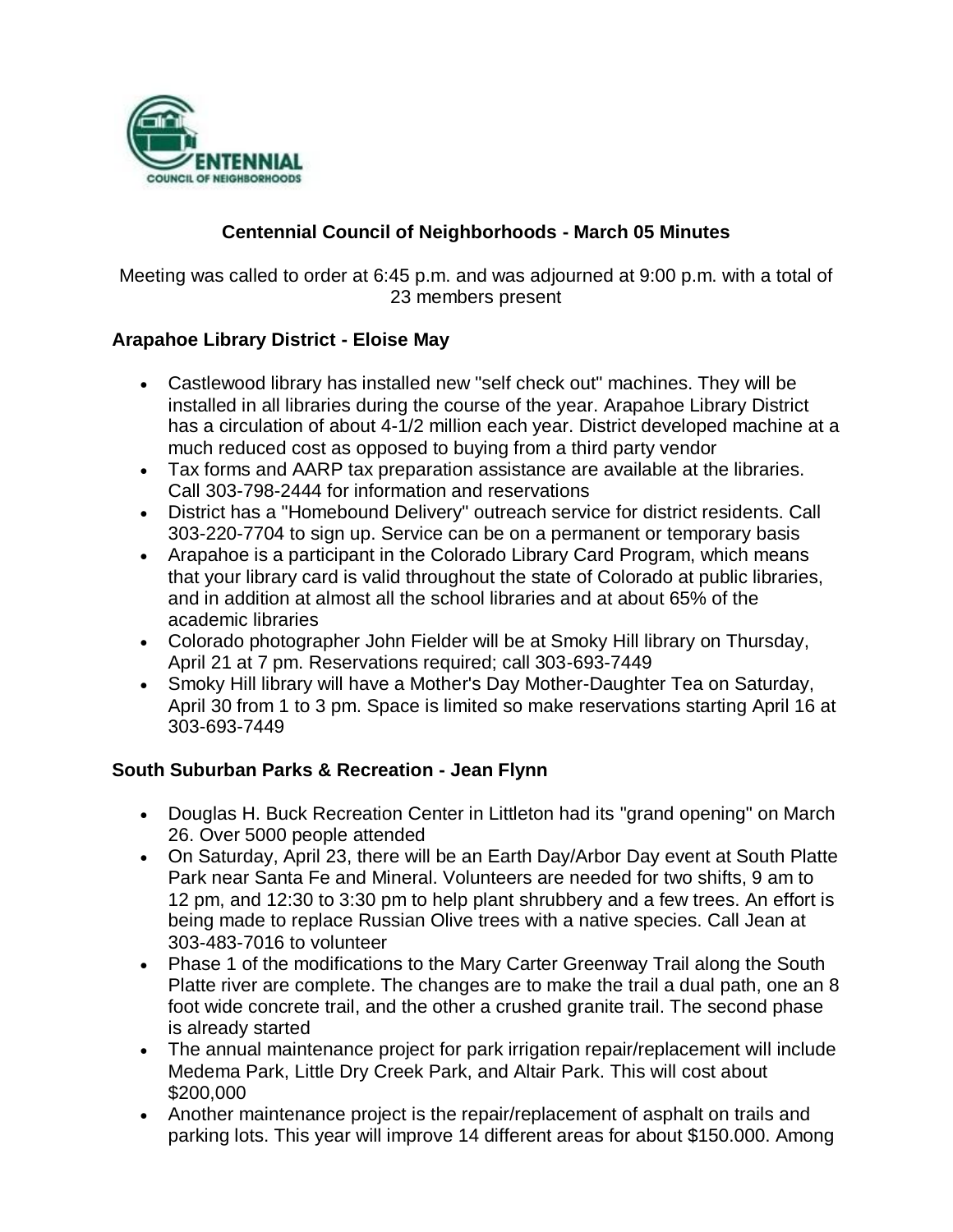them are Fox Ridge trails in 3 different locations, Heritage Village Park trail, and deKoevend Park trail, the Milliken Park parking lot, the David A Lorenz Regional Park entry road, and the Cook Creek parking lot, trail and tennis courts

### **Arapahoe County Sheriff - Mark Fisher**

- A large scale simulated disaster drill was conducted at the Justice Center on March 20. Over 550 people participated. Included were a car crash, a terrorist attack, and a take over & hostage situation in the Court House. The Sheriff's Office thanks all the volunteers who helped
- On March 26, there was a CERT training exercise at the Southglenn Mall. TV media filmed part of the action and presented it on the news
- On Thursday, April 14, in recognition of National Victim's Rights Week, everyone is invited to attend a candle light vigil on the front steps of the Sheriff's Office, 13101 E Broncos Parkway. Vigil begins at 6:30 pm. There will be a reception after the vigil and a special exhibit of the Roadside Memorial Project will be available before & after the vigil in the Sheriff's Office classroom
- Arapahoe County Sheriff's Deputy Brian McKnight will be at the Lone Tree Krispy Kreme donut store (County Line & Quebec) from 6 am on April 1 until 6 pm on April 3 to raise funds and awareness for the Special Olympics. He will collect donations from customers as he eats, sleeps and plays on the rooftop of the Krispy Kreme store. Please stop by and make a donation. Customers who donate money to the cause will get a sweet treat in return, ranging from a free dozen Original Glazed doughnuts to ???

### **Littleton Fire District - John Mullin**

- On March 9, Cunningham Fire District received approval from the Centennial Planning & Zoning Commission for construction of the new Smoky Hill fire station
- The Colorado State Emergency Operations Center has moved into the South Metro Administration building
- All four fire districts are working to secure federal funding from the Office of Domestic Preparedness to ensure a better response to emergency situations

# **Arapahoe Parks & Recreation - Rebecca Nash**

- The Farm has asked to be included in the Arapahoe Parks & Recreation District
- AP&RD is applying for Arapahoe County Open Space grant money
- Water control project will be in progress near Fox Hill Park
- Work at Hollow Park is progressing. All irrigation will be sub-surface, but there will be water restrictions this year so no sod will be laid until after September 15. Same restrictions will apply to Willow Trace Park
- There will be a tree planting project in which HOAs can participate. Call Doug Rockne at 303-770-6746 for more information

# **City of Centennial - Nancy Reubert**

There will be a Ward 3 meeting on March 30 at 7 pm at the City Council Offices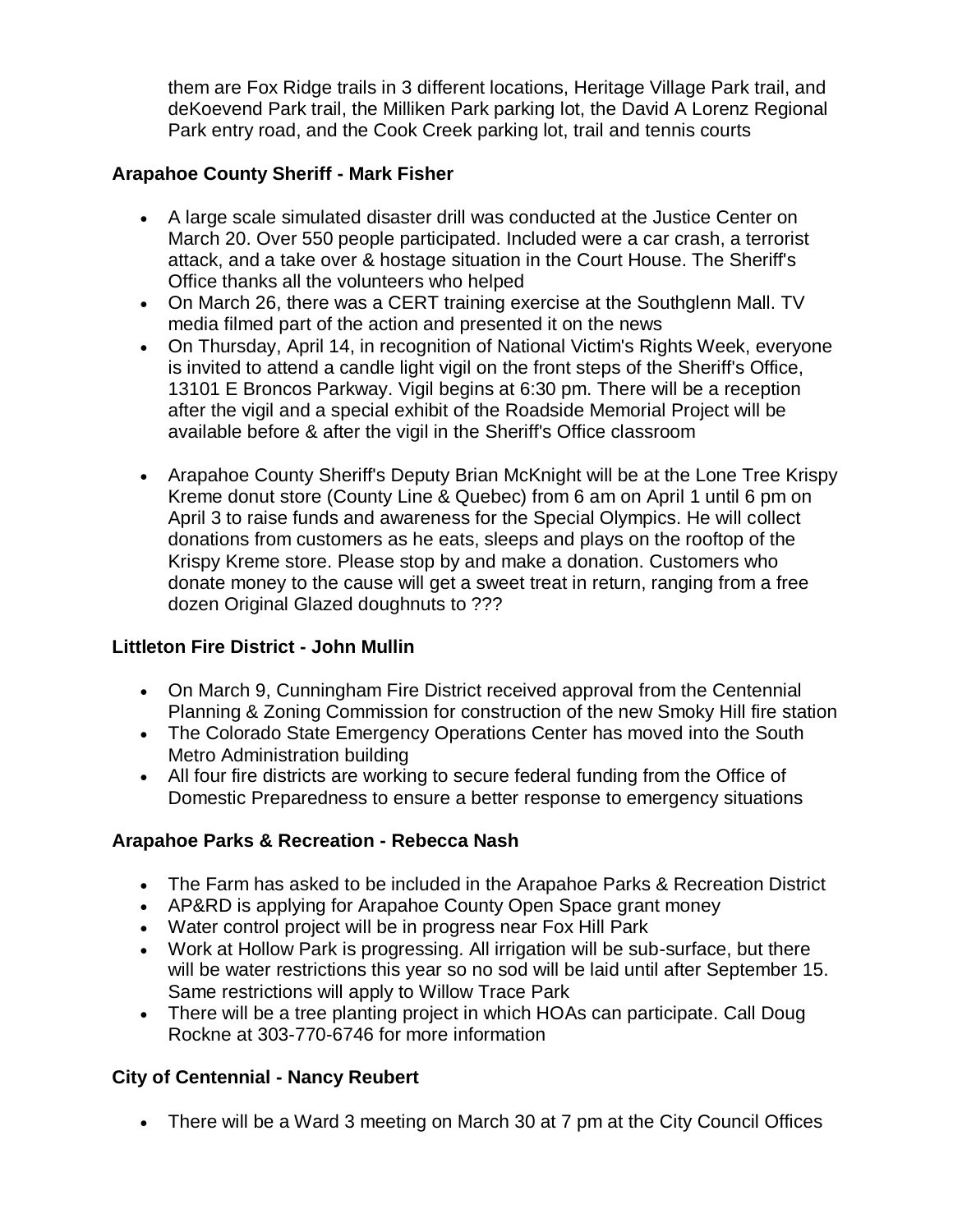- There will be a Mayor's Town meeting on March 31 at 6 pm at Koelbel library. Next Town Meeting will be May 12 at City Council
- The first "State of Our City" luncheon will be on April  $14<sup>th</sup>$  at 11:30 am. Cost is \$25 per person at the Embassy Suites Hotel
- Mayor's Pye & Coffee are first Tuesday & third Thursday of the month from 6 to 8 pm at City Offices
- There will be a meeting on the C-470/Colorado Blvd interchange on Thursday, April 19 at 6 pm at Newton Middle School
- April 4 City Council meeting will have a study session from 6 to 8 pm, concerning currently suspended land development issues
- Road repair information will be posted on the City's web site
- I-25 will be completely closed in both directions at least 5 times for pedestrian overpass construction. First closing is currently scheduled for April 17 to 19 from 9:30 pm at night to 5:30 am the next morning
- Call 720-874-7623 (Arapahoe County) for citizen road maintenance, broken traffic signals, weeds growing out of control, etc
- RTD public hearings on post T-REX bus routes have been postponed till the fall

# **CenCON Reports - President - Cathy Noon**

- Annual dues is due by April  $1<sup>st</sup>$ . Please review the CenCON roster, Newsletter, and City Contacts lists for errors
- Volunteers for a Refreshment Committee are requested. CenCON will pay for the food, but someone is needed to bring it to the meeting
- A card will be sent to Gerry Cummins, whose mother recently passed away
- Elections for the CenCON Board will be held next month. All positions are open for nominations
- Centennial is interested in having 4 locations for "Bike to Work" day. Proposed locations are Dry Creek & Yosemite, Centennial Medical Plaza, and Goodson Recreation Center. June 22 is the scheduled date for this event
- There was a hour long discussion of the amendments made by the Colorado House to SB 05-100. While a few of the changes are favorable to the HOA, most of the changes will be a financial burden, especially to small HOAs. Several issues are mandated by the Bill, but do not take into account that some HOAs will not be able to fulfill the requirements based on their current Covenants and By-Laws. Members are strongly urged to send their comments, both favorable and/or unfavorable, to all Senators and House Representatives & the Governor
- CenCON will continue to monitor the progress of this bill, and will send updated information to the members as it is received

# **- Treasurer - Gerry Cummins**

| <b>Checking Previous</b><br>Balance: | \$354.42 | <b>Savings Previous</b><br>Balance: | \$3634.84 |
|--------------------------------------|----------|-------------------------------------|-----------|
| Income:                              | \$300.00 | Income (Dues):                      | \$225.00  |
| Expenses:                            | \$139.99 | (Interest):                         | \$0.00    |
| <b>Closing Balance:</b>              | \$482.90 | <b>Closing Balance:</b>             | \$3859.84 |